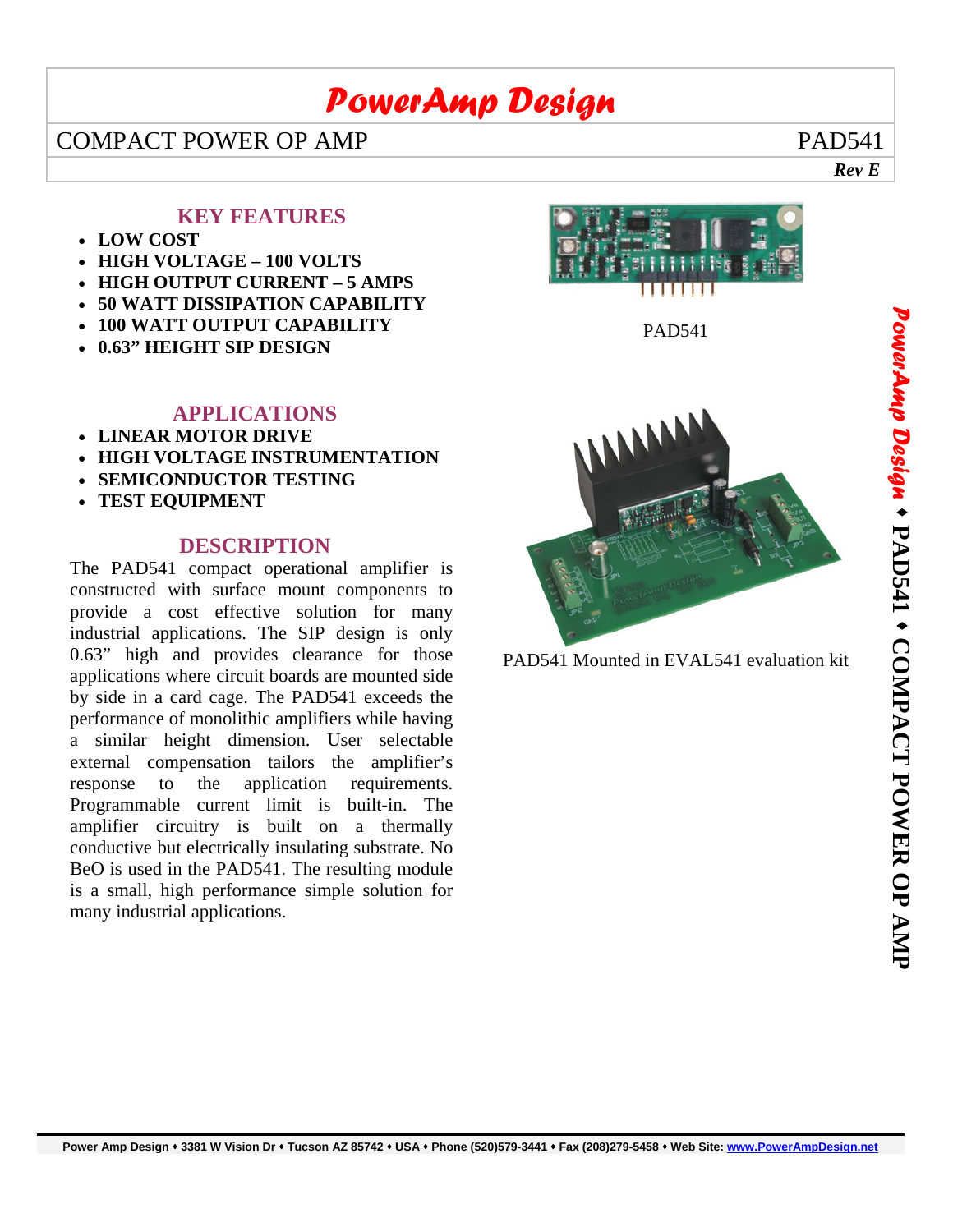

#### EQUIVALENT CIRCUIT

#### PINOUT & CONNECTIONS



| PHASE COMPENSATION |       |           |  |  |  |  |
|--------------------|-------|-----------|--|--|--|--|
| GAIN               | Cc    | SLEW V/uS |  |  |  |  |
| 1                  | 220pF | 4         |  |  |  |  |
| > 3                | 100pF | 10        |  |  |  |  |
| >10                | 47pF  | 14        |  |  |  |  |

*PowerAmp Design*  $\bullet$ **PAD541**  ٠  **COMPACT POWER OP AMP**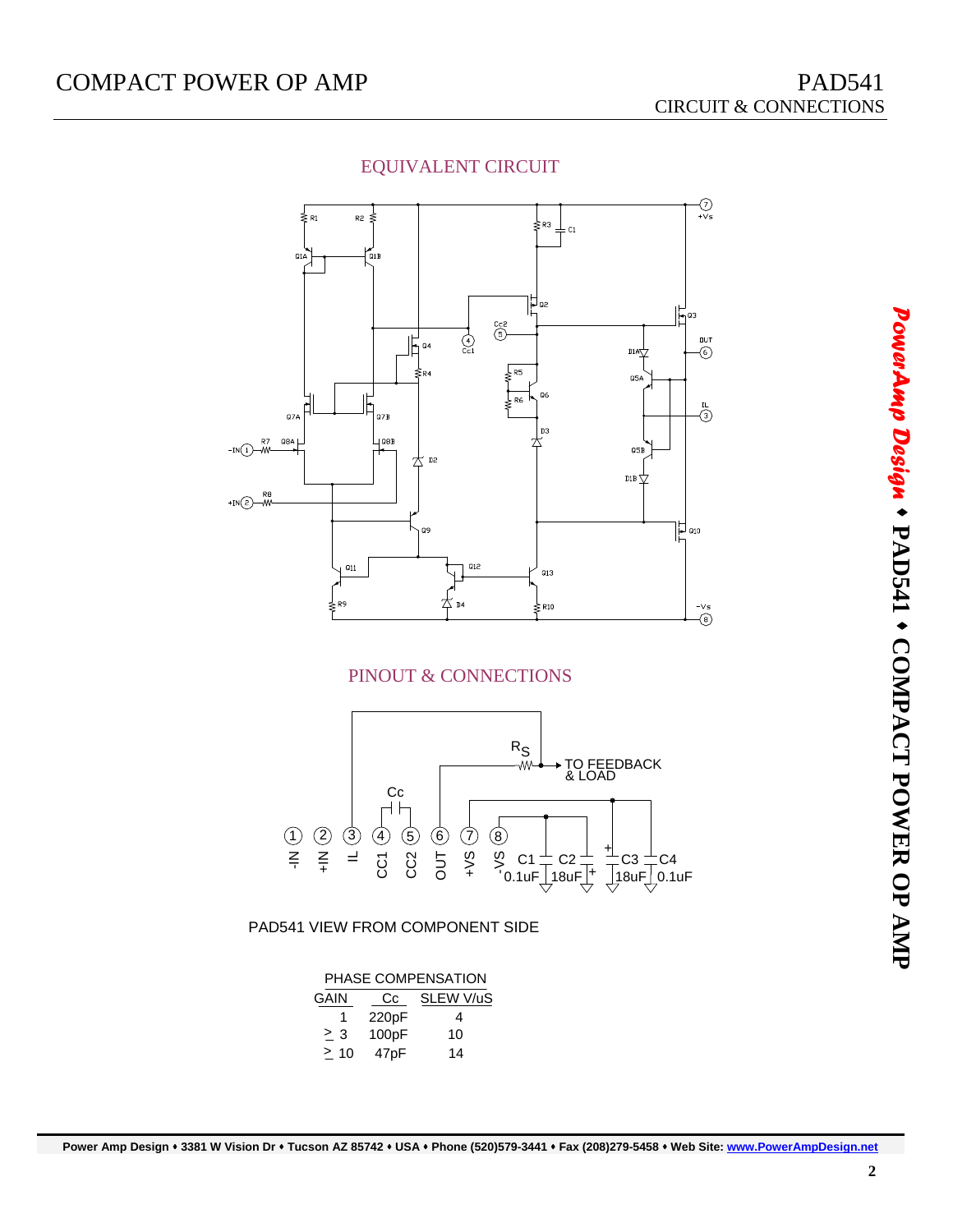# **PAD541 COMPACT POWER OP AMP ABSOLUTE MAXIMUM RATINGS**

# **SPECIFICATIONS**

|                                                                                       | <b>ABSOLUTE MAXIMUM RATINGS</b>                                                    |            |                          |                          |                                                       |
|---------------------------------------------------------------------------------------|------------------------------------------------------------------------------------|------------|--------------------------|--------------------------|-------------------------------------------------------|
| 100V<br>SUPPLY VOLTAGE, $+Vs$ to $-Vs$                                                | <b>INPUT VOLTAGE</b><br>DIFFERENTIAL INPUT VOLTAGE<br>TEMPERATURE, pin solder, 10s |            |                          | $+Vs$ to $-Vs$           |                                                       |
| <b>OUTPUT CURRENT</b> , peak<br>7A, within SOA<br>POWER DISSIPATION, internal, DC 50W |                                                                                    |            |                          | ± 20V<br>$300^{\circ}$ C |                                                       |
|                                                                                       |                                                                                    |            |                          |                          | TEMPERATURE, junction <sup>2</sup><br>$150^{\circ}$ C |
| OPERATING TEMPERATURE, case                                                           |                                                                                    |            | $-40$ to $105^{\circ}$ C |                          |                                                       |
|                                                                                       |                                                                                    |            |                          |                          |                                                       |
| <b>PARAMETER</b>                                                                      | <b>TEST CONDITIONS<sup>1</sup></b>                                                 | <b>MIN</b> | <b>TYP</b>               | <b>MAX</b>               | <b>UNITS</b>                                          |
| <b>INPUT</b>                                                                          |                                                                                    |            |                          |                          |                                                       |
| OFFSET VOLTAGE                                                                        |                                                                                    |            | $\mathbf{1}$             | 3                        | mV                                                    |
| OFFSET VOLTAGE vs. temperature                                                        | Full temperature range                                                             |            | 20                       | 50                       | $\mu V/C$                                             |
| OFFSET VOLTAGE vs. supply                                                             |                                                                                    |            |                          | 20                       | $\mu V/V$                                             |
| BIAS CURRENT, initial <sup>3</sup>                                                    |                                                                                    |            |                          | 100                      | pA                                                    |
| <b>BIAS CURRENT vs. supply</b>                                                        |                                                                                    |            |                          | 0.1                      | pA/V                                                  |
| OFFSET CURRENT, initial                                                               |                                                                                    |            |                          | 50                       | pA                                                    |
| <b>INPUT RESISTANCE, DC</b>                                                           |                                                                                    |            | 100                      |                          | $G \Omega$                                            |
| <b>INPUT CAPACITANCE</b>                                                              |                                                                                    |            | $\overline{4}$           |                          | pF                                                    |
| <b>COMMON MODE VOLTAGE RANGE</b>                                                      |                                                                                    |            |                          | $+Vs-10$                 | V                                                     |
| COMMON MODE VOLTAGE RANGE                                                             |                                                                                    |            | $-Vs+0$                  | $-Vs+1.5$                | $\mathbf{V}$                                          |
| COMMON MODE REJECTION, DC                                                             |                                                                                    | 110        | 128                      |                          | dB                                                    |
| <b>NOISE</b>                                                                          | 100kHz bandwidth, 1k $\Omega$ R <sub>s</sub>                                       |            | 10                       |                          | μV RMS                                                |
| <b>GAIN</b>                                                                           |                                                                                    |            |                          |                          |                                                       |
| <b>OPEN LOOP</b>                                                                      | $R_L$ = 10k $\Omega$ , C <sub>C</sub> = 100pF                                      | 108        |                          |                          | dB                                                    |
| GAIN BANDWIDTH PRODUCT @ 1MHz                                                         | $C_c = 100pF$                                                                      |            | $\overline{2}$           |                          | <b>MHz</b>                                            |
| PHASE MARGIN                                                                          | Full temperature range                                                             | 45         |                          |                          | degree                                                |
| <b>OUTPUT</b>                                                                         |                                                                                    |            |                          |                          |                                                       |
| <b>VOLTAGE SWING</b>                                                                  | $Io = 5A$                                                                          | $+Vs-7$    | $+Vs-6$                  |                          | V                                                     |
| <b>VOLTAGE SWING</b>                                                                  | $I_{\Omega} = -5A$                                                                 | $-Vs+7$    | $-Vs+6$                  |                          | $\mathbf{V}$                                          |
| CURRENT, continuous, DC                                                               |                                                                                    |            |                          | 5                        | A                                                     |
| SLEW RATE, $A_V = -10$                                                                | $C_C = 100pF$                                                                      | 10         | 12                       |                          | $V/\mu S$                                             |
| SETTLING TIME, to 0.1%                                                                | $2V$ Step, $C_C = 100pF$                                                           |            | 6                        |                          | μS                                                    |
| <b>RESISTANCE</b>                                                                     | No load, DC                                                                        |            | 8                        |                          | Ω                                                     |
| <b>POWER SUPPLY</b>                                                                   |                                                                                    |            |                          |                          |                                                       |
| <b>VOLTAGE</b>                                                                        |                                                                                    | ±10        | ±40                      | ± 50                     | V                                                     |
| CURRENT, quiescent                                                                    |                                                                                    |            | 15                       | 17                       | mA                                                    |
| <b>THERMAL</b>                                                                        |                                                                                    |            |                          |                          |                                                       |
| RESISTANCE, AC, junction to case <sup>5</sup>                                         | Full temperature range, $f \geq 60$ Hz                                             |            |                          | 2.3                      | $\overline{^0C/W}$                                    |
| RESISTANCE, DC junction to case                                                       | Full temperature range                                                             |            |                          | 2.5                      | O <sub>C/W</sub>                                      |
| TEMPERATURE RANGE, case                                                               |                                                                                    | $-40$      |                          | 105                      | $^{0}C$                                               |

\_\_\_\_\_\_\_\_\_\_\_\_\_\_\_\_\_\_\_\_\_\_\_\_\_\_\_\_\_\_\_\_\_\_\_\_\_\_\_\_\_\_\_\_\_\_\_\_\_\_\_\_\_\_\_\_\_\_\_\_\_\_\_\_\_\_\_\_\_\_\_\_\_\_\_\_\_\_\_\_\_\_

**NOTES:** 

**1.** Unless otherwise noted:  $T_c = 25^\circ C$ , compensation  $Cc = 470pF$ , DC input specifications are  $\pm$  value given, power supply voltage is typical rating.

**2. Derate internal power dissipation to achieve high MTBF.** 

3. Doubles for every  $10^{\circ}$ C of case temperature increase.

**4. +Vs and −Vs denote the positive and negative supply voltages.** 

**5. Rating applies if the output current alternates between both output transistors at a rate faster than 60Hz.**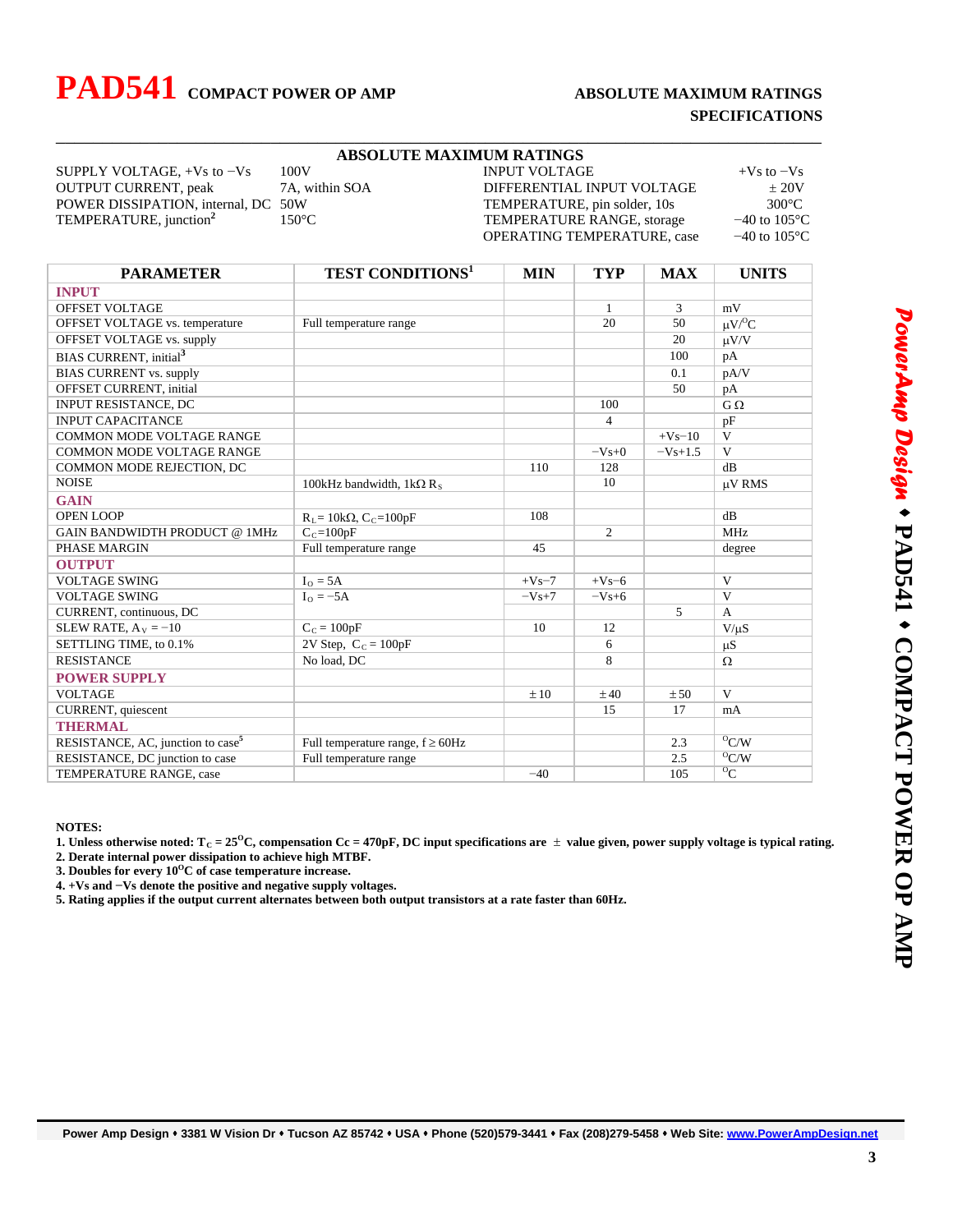#### **SAFETY FIRST**

 The operating voltages of the PAD541 are potentially deadly. When developing an application circuit it is wise to begin with power supply voltages as low as possible while checking for circuit functionality. Increase supply voltages slowly as confidence in the application circuit increases. Always use a "hands off" method whereby test equipment probes are attached only when power is off.

#### **CURRENT LIMIT**

 The current limiting function of the PAD541 is externally programmable. See Figure 1. The sense voltage for current limit is 0.65V. Thus:

$$
I_L=\frac{0.65V}{R_s}
$$

Where  $I_L$  is the value of the limited current and  $R_S$  is the **value of the current limit sense resistor.** 

In addition, the sense voltage has a temperature coefficient approximately equal to  $-2.2$ mV/ $\rm{^oC}$  case temperature.





#### **MOUNTING THE AMPLIFIER**

 In most applications the amplifier must be attached to a heat sink. Spread a thin and even coat of heat sink grease across the back of the PAD541 and also the heat sink where the amplifier is to be mounted. Push the amplifier into the heat sink grease on the heat sink while slightly twisting the amplifier back and forth a few times to bed the amplifier into the heat sink grease. On the final twist align the mounting holes of the amplifier with the mounting holes in the heat sink and finish the mounting using 2-56 screw and a #2 stainless steel internal tooth lock washer. The lock washer helps to electrically connect the substrate to the heat sink (that should be grounded). Torque the screws to 2.2 in-pound (0.248 N meter) maximum. Do not rely on the screw pressure to squeeze out any excess heat sink grease as this will likely only bend the substrate at the

corners. See "**Dimensional Information**" for a detailed drawing. It is recommended that the heat sink be grounded to the system ground.

#### **PHASE COMPENSATION**

 The PAD541 **must** be phase compensated. The compensation capacitor,  $C<sub>C</sub>$ , is connected between pins 4 and 5. The compensation capacitor must be an NPO type capacitor rated for the full supply voltage (100V). On page 2, under Amplifier Pinout and Connections, you will find a table that gives recommended compensation capacitance value for various circuit gains and the resulting slew rate for each capacitor value. Consult also the small signal response and phase response plots for the selected compensation value in the Typical Performance Graphs section. A compensation capacitor less than 47pF is not recommended.

#### **EVALUATION KIT**

 An EVAL541 evaluation kit is available that is helpful in developing your application circuit. The kit includes a heat sink, input and output jacks, bypass capacitors and a selection of current limiting resistor values as well as a bread-boarding area to configure the amplifier according to your application circuit requirements. The kit helps you rapidly build and evaluate your application circuit without having to construct your own board and research and purchase suitable components. The PCB pre-wires critical connections for power supply bypassing and ground connections thus minimizing mistakes in wiring and optimizing circuit layout.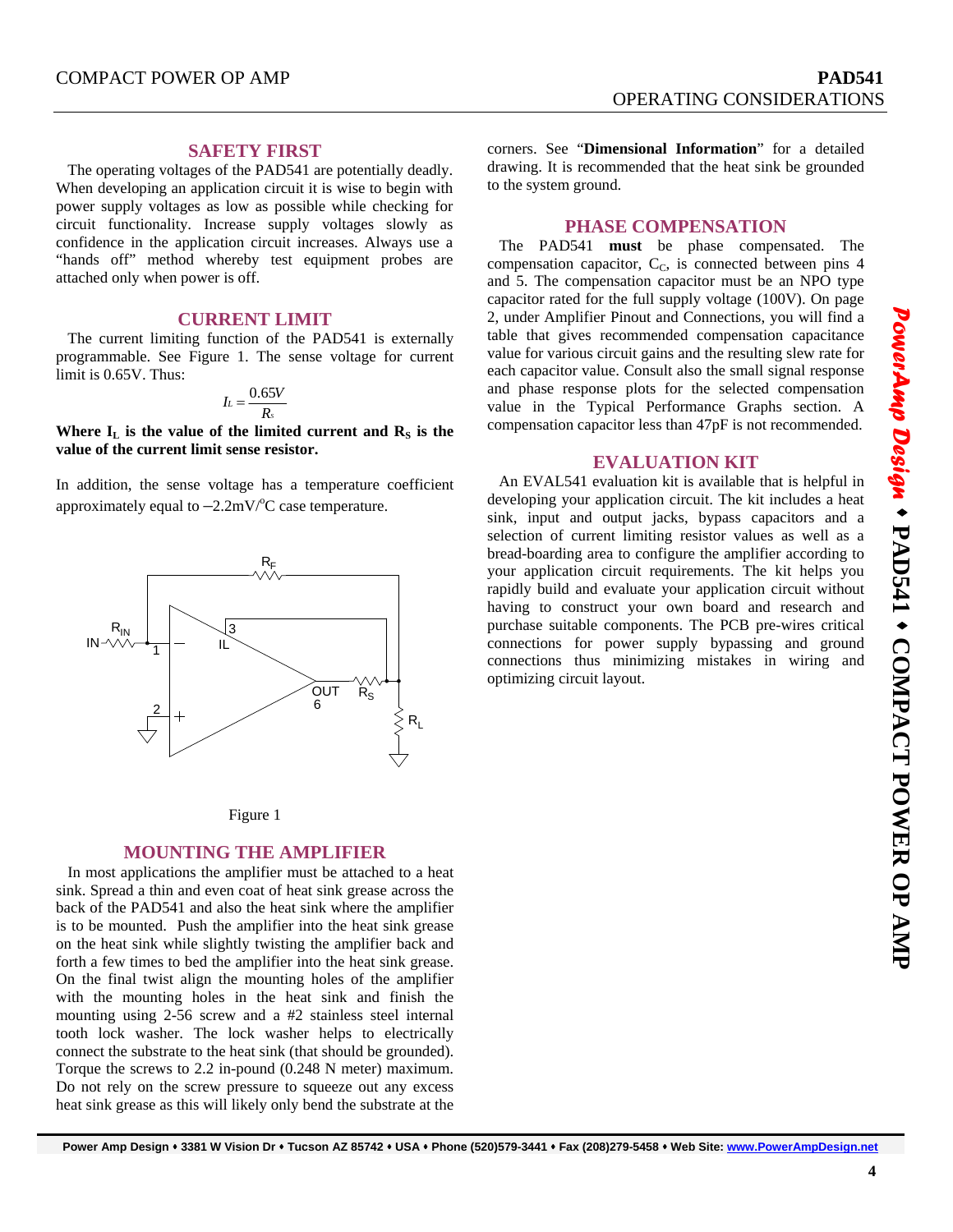## COMPACT POWER OP AMP PAD541

# TYPICAL PERFORMANCE GRAPHS



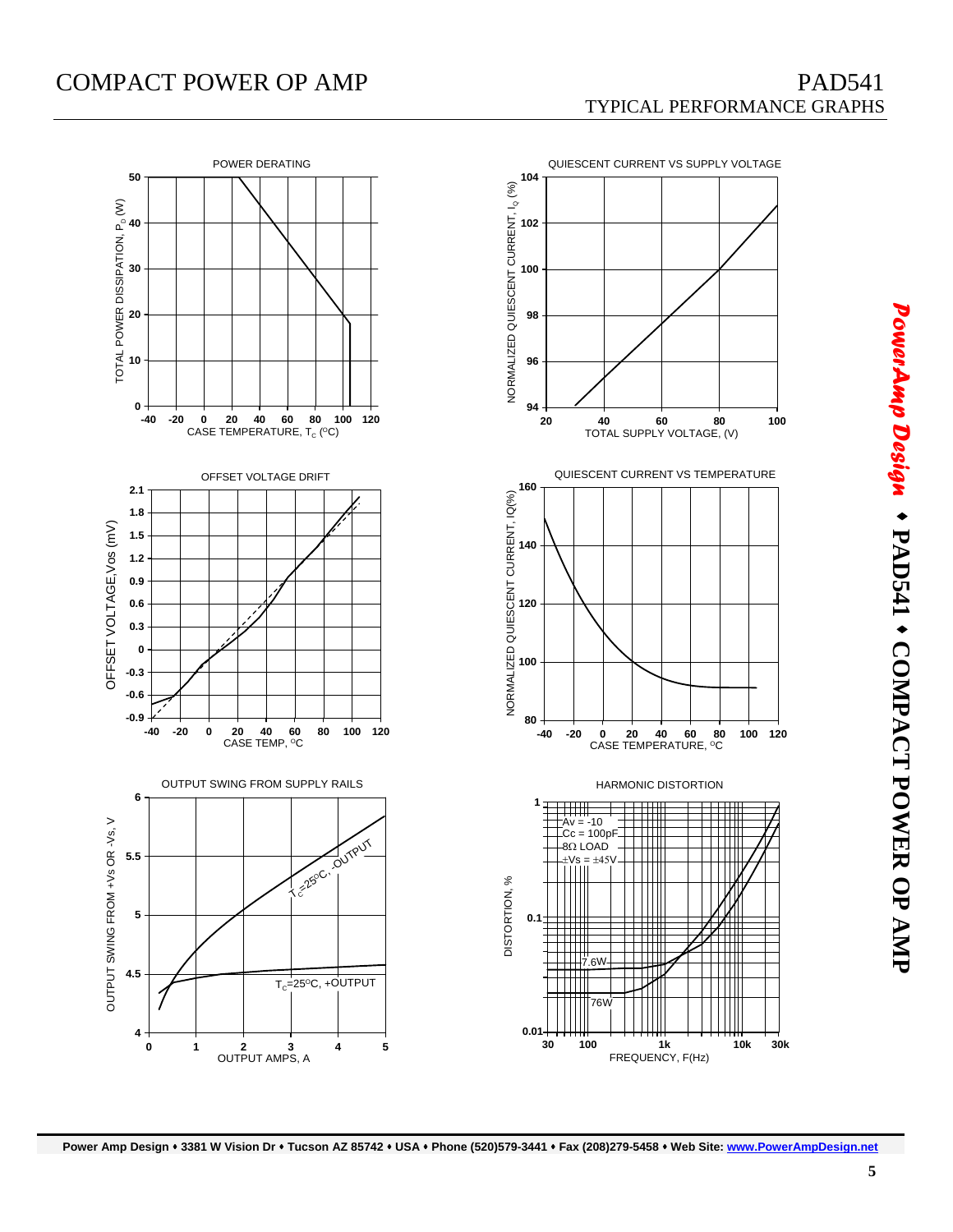

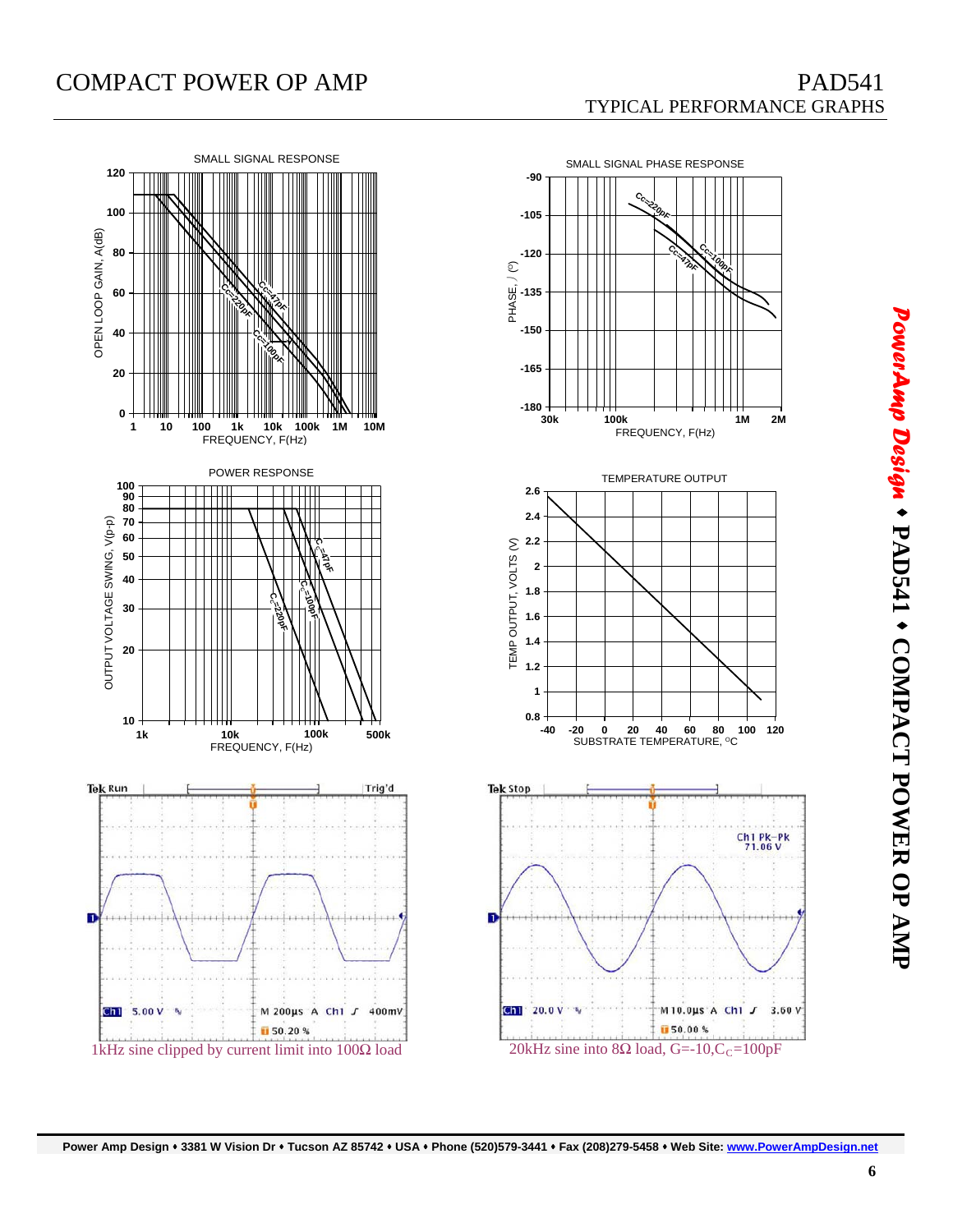## **COMPACT POWER OP AMP PAD541**



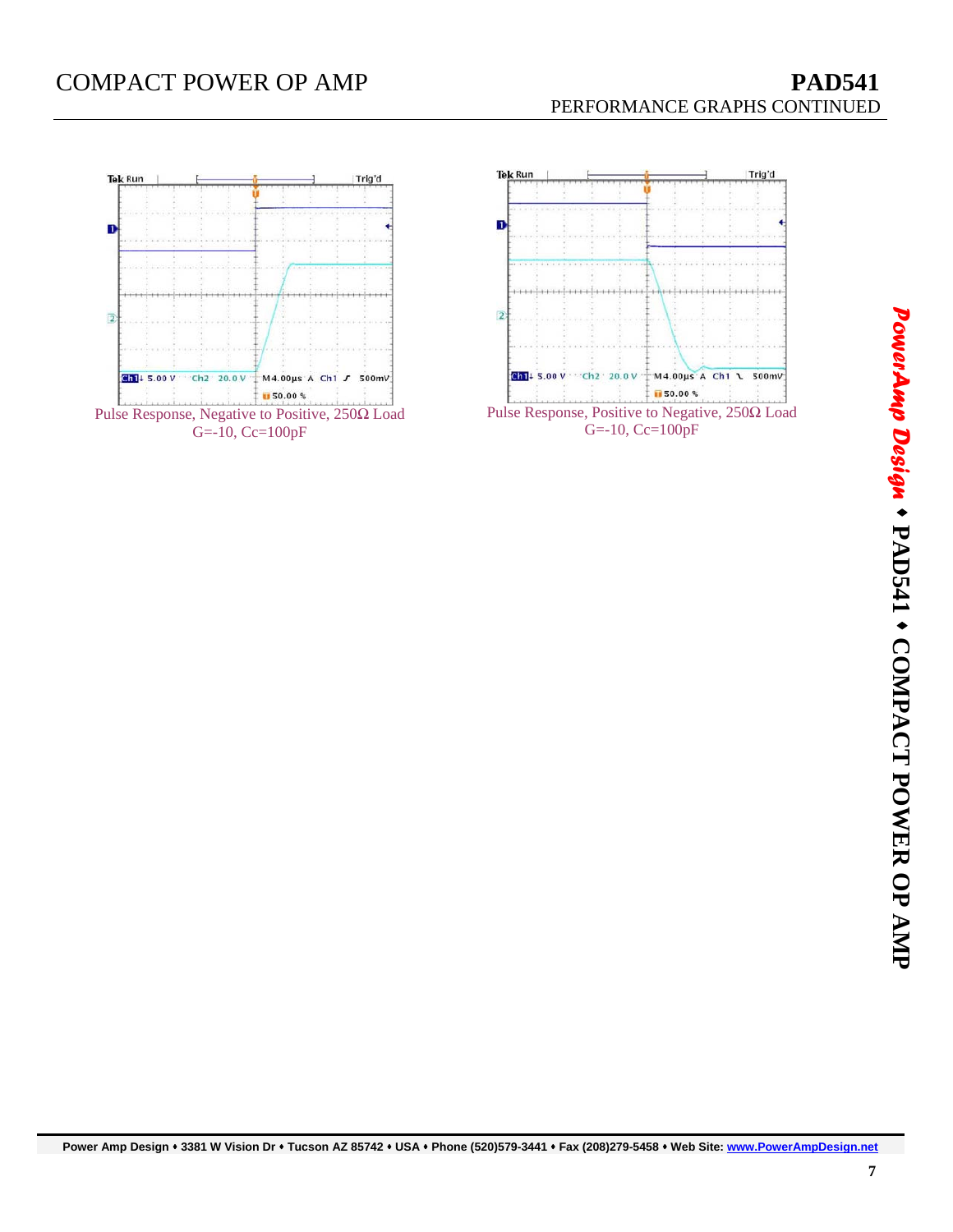

SAFE OPERATING AREA